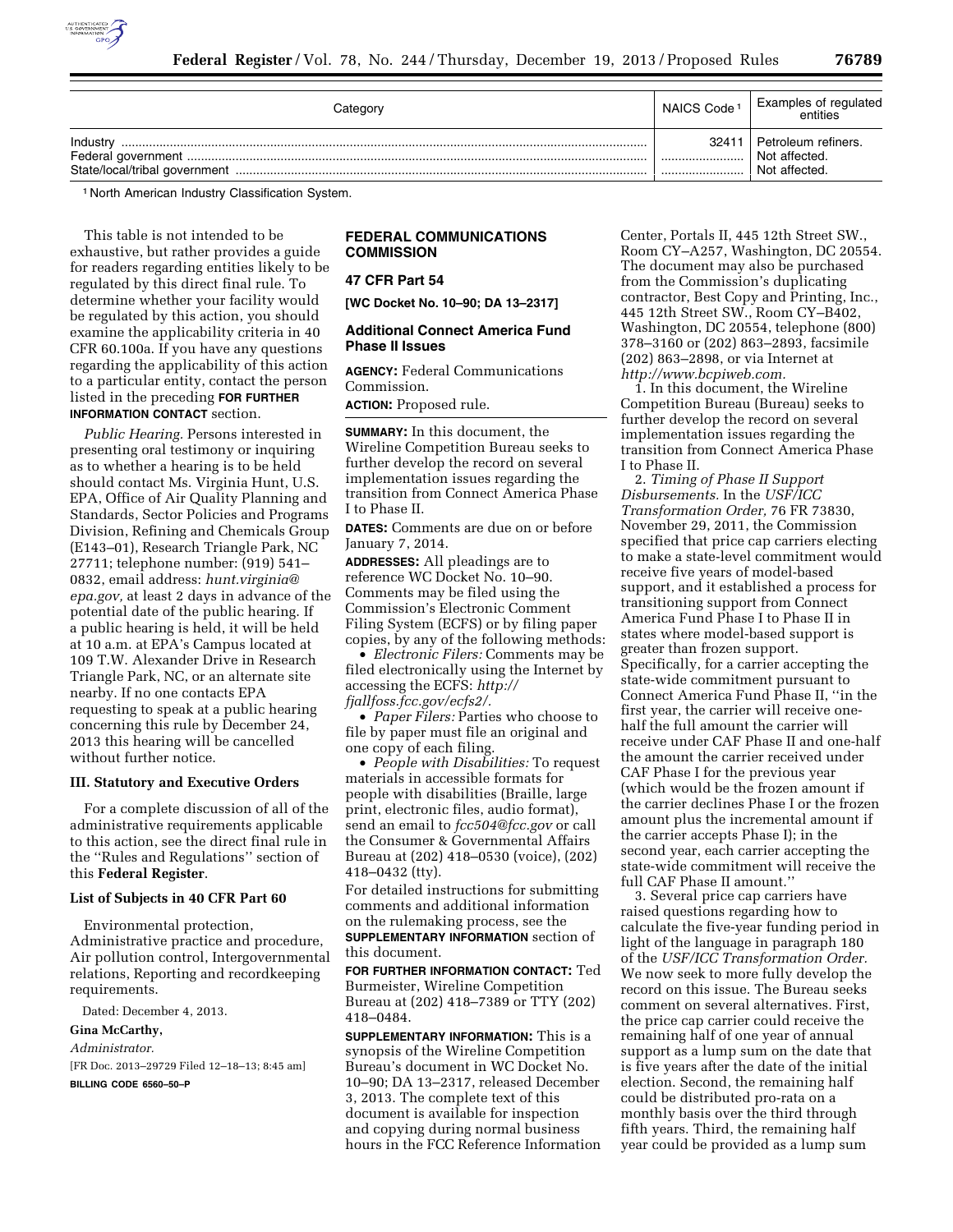as soon as the carrier certifies that it has fully met its deployment obligations, which potentially could occur separately from the § 54.313(e)(2) annual report certification that the company is providing the required service to 100 percent of its locations. Fourth, the remaining half year of annual support could be provided as a lump sum after the carrier files its annual report pursuant to § 54.313(e)(2) regarding completion of its deployment obligations for Phase II-funded locations. The Bureau seeks comment on the relative advantages and disadvantages of each alternative. Are there any other alternatives?

4. *Phase-Down in States With Support Reductions.* In the *USF/ICC Transformation Order,* the Commission concluded that it would be ''premature to specify the length of the transition'' for carriers that would receive less money from Connect America Phase II than frozen high-cost support, but ''there will be an appropriate multi-year transition to the lower amount'' which would be addressed in conjunction with the finalization of the cost model.

5. The Bureau now seeks to further develop the record regarding the length of the ''appropriate multi-year transition.'' Consistent with the approach adopted by the Commission for the phase down in support for competitive eligible telecommunications carriers, should the transition for carriers in states where they will receive less funding under Phase II than frozen support occur over a five-year period, with the carrier receiving a 20 percent reduction in frozen support the first year, a 40 percent reduction in the second year, a 60 percent reduction in the third year, an 80 percent reduction in the fourth year, and the full reduction in the fifth year? Alternatively, should the transition period be shorter, such as two or three years? The funding necessary to cover this transition could be drawn from the Connect America broadband reserve, which is designed to ensure that average annual expenditures remain within the \$4.5 billion budget over time. The Bureau seeks comment on these proposals. To the extent commenters suggest alternative approaches, they should provide a detailed description of their proposal.

### **I. Procedural Matters**

## *A. Initial Regulatory Flexibility Act Analysis*

6. The *USF/ICC Transformation Order and FNPRM,* 76 FR 73830, November 29, 2011 and 76 FR 78384, December 16, 2011, included an Initial Regulatory

Flexibility Analysis (IRFA) pursuant to 5 U.S.C. 603, exploring the potential impact on small entities of the Commission's proposals. We invite parties to file comments on the IRFA in light of this additional notice.

## *B. Initial Paperwork Reduction Act of 1995 Analysis*

7. This document seeks comment on a potential new or revised information collection requirement. If the Commission adopts any new or revised information collection requirement, the Commission will publish a separate notice in the **Federal Register** inviting the public to comment on the requirement, as required by the Paperwork Reduction Act of 1995, Public Law 104–13 (44 U.S.C. 3501– 3520). In addition, pursuant to the Small Business Paperwork Relief Act of 2002, Public Law 107–198, 44 U.S.C. 3506(c)(4), the Commission seeks specific comment on how it might ''further reduce the information collection burden for small business concerns with fewer than 25 employees.''

### *C. Filing Requirements*

8. Interested parties may file comments on or before the date indicated on the first page of this document. Comments are to reference WC Docket No. 10–90 and may be filed using the Commission's Electronic Comment Filing System (ECFS), or by filing paper copies.

■ Electronic Filers: Comments may be filed electronically using the Internet by accessing the ECFS: *[http://](http://fjallfoss.fcc.gov/ecfs2/) [fjallfoss.fcc.gov/ecfs2/.](http://fjallfoss.fcc.gov/ecfs2/)* 

■ Paper Filers: Parties who choose to file by paper must file an original and one copy of each filing. Filings can be sent by hand or messenger delivery, by commercial overnight courier, or by first-class or overnight U.S. Postal Service mail. All filings must be addressed to the Commission's Secretary, Office of the Secretary, Federal Communications Commission.

 $\blacksquare$  All hand-delivered or messengerdelivered paper filings for the Commission's Secretary must be delivered to FCC Headquarters at 445 12th St. SW., Room TW–A325, Washington, DC 20554. The filing hours are 8:00 a.m. to 7:00 p.m. All hand deliveries must be held together with rubber bands or fasteners. Any envelopes and boxes must be disposed of *before* entering the building.

■ Commercial overnight mail (other than U.S. Postal Service Express Mail and Priority Mail) must be sent to 9300 East Hampton Drive, Capitol Heights, MD 20743.

D U.S. Postal Service first-class, Express, and Priority mail must be addressed to 445 12th Street SW., Washington, DC 20554.

9. In addition, we request that one copy of each pleading be sent to each of the following:

(1) Ted Burmeister, Telecommunications Access Policy Division, Wireline Competition Bureau, 445 12th Street SW., Room 5–A445, Washington, DC 20554; email: *[Ted.Burmeister@fcc.gov;](mailto:Ted.Burmeister@fcc.gov)* 

(2) Charles Tyler,

Telecommunications Access Policy Division, Wireline Competition Bureau, 445 12th Street SW., Room 5–A452, Washington, DC 20554; email: *[Charles.Tyler@fcc.gov.](mailto:Charles.Tyler@fcc.gov)* 

10. People with Disabilities: To request materials in accessible formats for people with disabilities (braille, large print, electronic files, audio format), send an email to *[fcc504@fcc.gov](mailto:fcc504@fcc.gov)*  or call the Consumer & Governmental Affairs Bureau at 202–418–0530 (voice), 202–418–0432 (tty).

11. The proceeding this Notice initiates shall be treated as a ''permitbut-disclose'' proceeding in accordance with the Commission's *ex parte* rules. Persons making *ex parte* presentations must file a copy of any written presentation or a memorandum summarizing any oral presentation within two business days after the presentation (unless a different deadline applicable to the Sunshine period applies). Persons making oral *ex parte*  presentations are reminded that memoranda summarizing the presentation must (1) list all persons attending or otherwise participating in the meeting at which the *ex parte*  presentation was made, and (2) summarize all data presented and arguments made during the presentation. If the presentation consisted in whole or in part of the presentation of data or arguments already reflected in the presenter's written comments, memoranda or other filings in the proceeding, the presenter may provide citations to such data or arguments in his or her prior comments, memoranda, or other filings (specifying the relevant page and/or paragraph numbers where such data or arguments can be found) in lieu of summarizing them in the memorandum. Documents shown or given to Commission staff during *ex parte* meetings are deemed to be written *ex parte* presentations and must be filed consistent with rule § 1.1206(b). In proceedings governed by rule § 1.49(f) or for which the Commission has made available a method of electronic filing, written *ex parte* presentations and memoranda